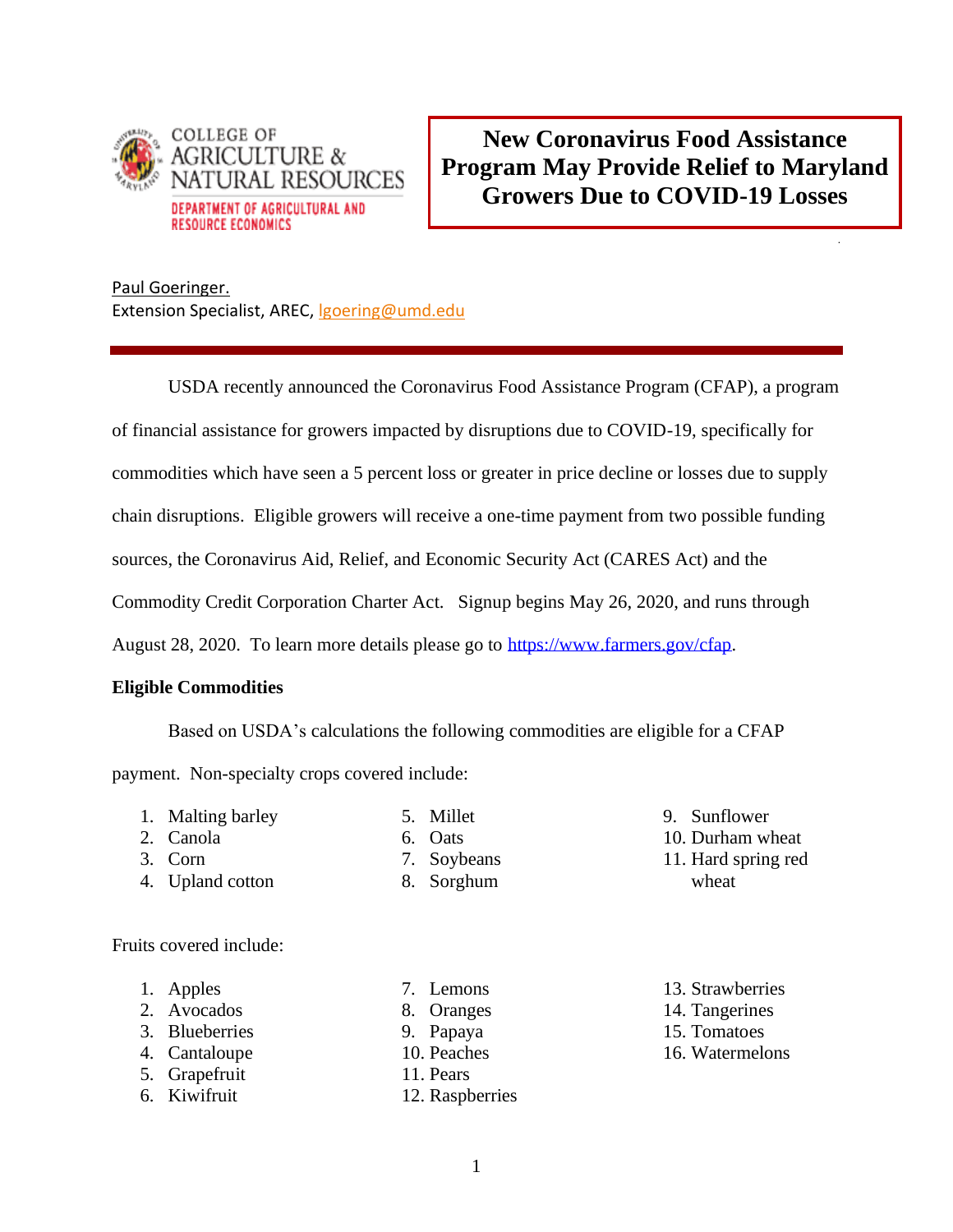Vegetables covered include:

|    | Artichokes                                                 | 9. Cucumbers        |    | 17. Potatoes       |
|----|------------------------------------------------------------|---------------------|----|--------------------|
| 2. | Asparagus                                                  | 10. Eggplant        |    | 18. Rhubarb        |
|    | 3. Broccoli                                                | 11. Garlic          |    | 19. Spinach        |
| 4. | Cabbage                                                    | 12. Iceberg lettuce |    | 20. Squash         |
|    | 5. Carrots                                                 | 13. Romaine lettuce |    | 21. Sweet potatoes |
|    | 6. Cauliflower                                             | 14. Dry onions      |    | 22. Taro           |
|    | 7. Celery                                                  | 15. Green onions    |    |                    |
| 8. | Sweet corn                                                 | 16. Peppers         |    |                    |
|    | Nuts covered include:                                      |                     |    |                    |
|    | 1. Almonds                                                 | 2. Pecans           | 3. | Walnuts            |
|    | Other specialty crops covered include beans and mushrooms. |                     |    |                    |
|    | Livestock covered include:                                 |                     |    |                    |

| 1. Hogs             | bison, and animals | 5. Lambs and |
|---------------------|--------------------|--------------|
| 2. Feeder cattle    | used for dairy     | yearlings    |
| 3. Slaughter cattle | production or      |              |
| 4. All other cattle | intended for dairy |              |
| (excluding beefalo, | production)        |              |

Wool and dairy are also covered under this program.

**Updated July 13, 2020:** The following new specialty crops have been added:

| 1. alfalfa sprouts,  | 9. celeriac (celery   | 15. greens (others not |
|----------------------|-----------------------|------------------------|
| 2. anise,            | root),                | listed separately),    |
| 3. arugula,          | 10. chives,           | 16. guava,             |
| 4. basil,            | 11. cilantro,         | 17. kale greens,       |
| 5. bean sprouts,     | 12. coconuts,         | 18. lettuce including  |
| 6. beets,            | 13. collard greens,   | Boston, green leaf,    |
| 7. blackberries,     | 14. dandelion greens, | Lolla Rossa, oak       |
| 8. Brussels sprouts, |                       |                        |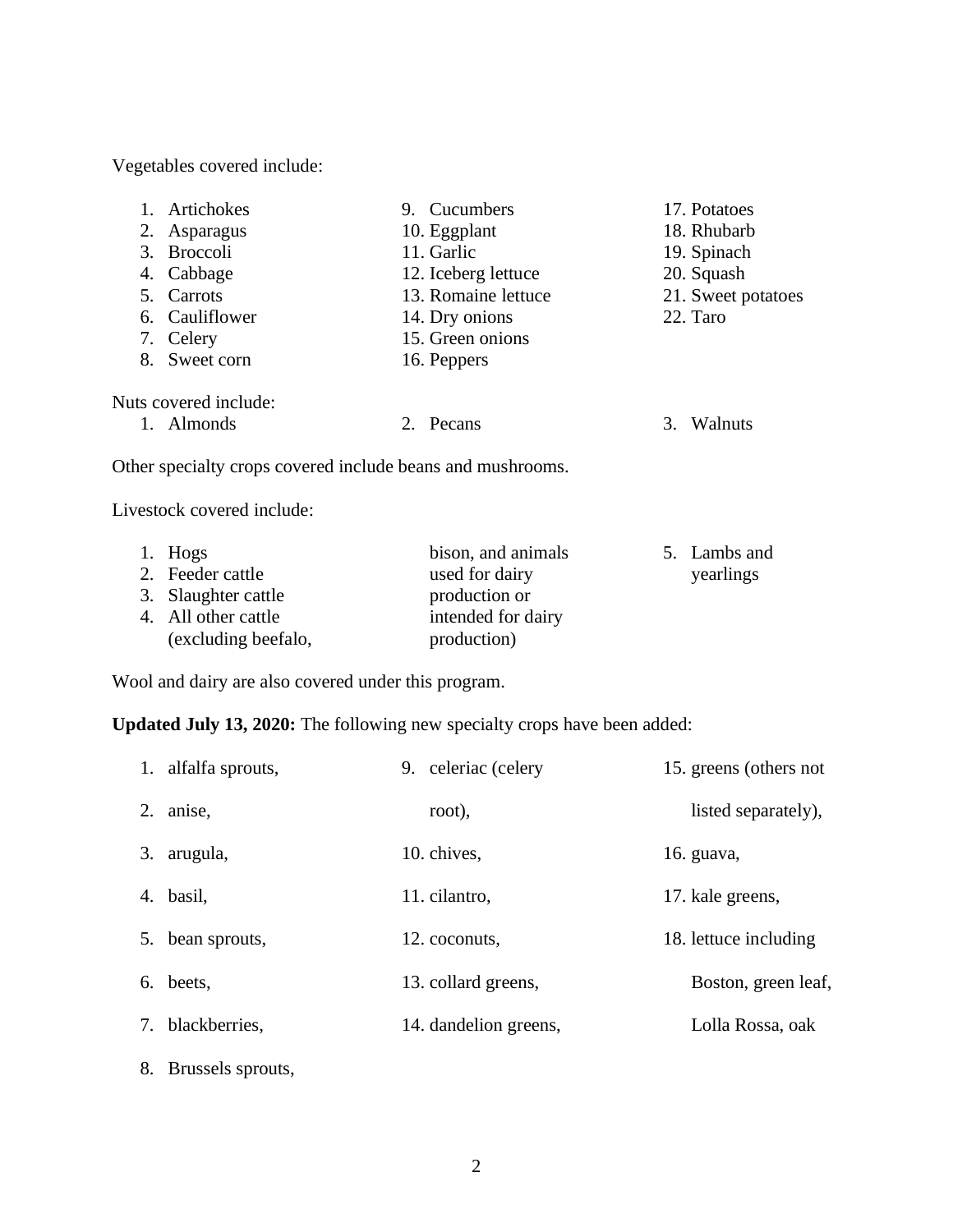| leaf green, oak leaf | 25. passion       | 33. savory,          |
|----------------------|-------------------|----------------------|
| red and red leaf     | 26. fruit,        | 34. sorrel,          |
| 19. marjoram,        | 27. peas (green), | 35. fresh sugarcane, |
| 20. mint,            | 28. pineapple,    | 36. Swiss chard,     |
| 21. mustard,         | 29. pistachios,   | 37. thyme, and       |
| 22. okra,            | 30. radicchio,    | 38. turnip top green |
| 23. oregano,         | 31. rosemary,     |                      |
| 24. parsnips,        | 32. sage,         |                      |

Expanded seven current specialty commodities:

| 1. apples,      | 4. potatoes,       | 7. taro |
|-----------------|--------------------|---------|
| 2. blueberries, | 5. raspberries,    |         |
| 3. garlic,      | 6. tangerines, and |         |

Peaches and rhubarb will no longer qualify for a sales loss payment and the rates for apples, artichokes, asparagus, blueberries, cantaloupes, cucumbers, garlic, kiwifruit, mushrooms, papaya, peaches, potatoes, raspberries, rhubarb, tangerines, and taro have been corrected.

#### **Payments for Non-Specialty Crops**

Eligible non-specialty crops will qualify for a single payment based on 50 percent of a producer's 2019 total production or the 2019 unpriced inventory as of January 15, 2020, whichever is smaller, multiplied by 50 percent and then multiplied by the commodity's applicable payment rates. The unpriced inventory is "not subject to an agreed-upon price in the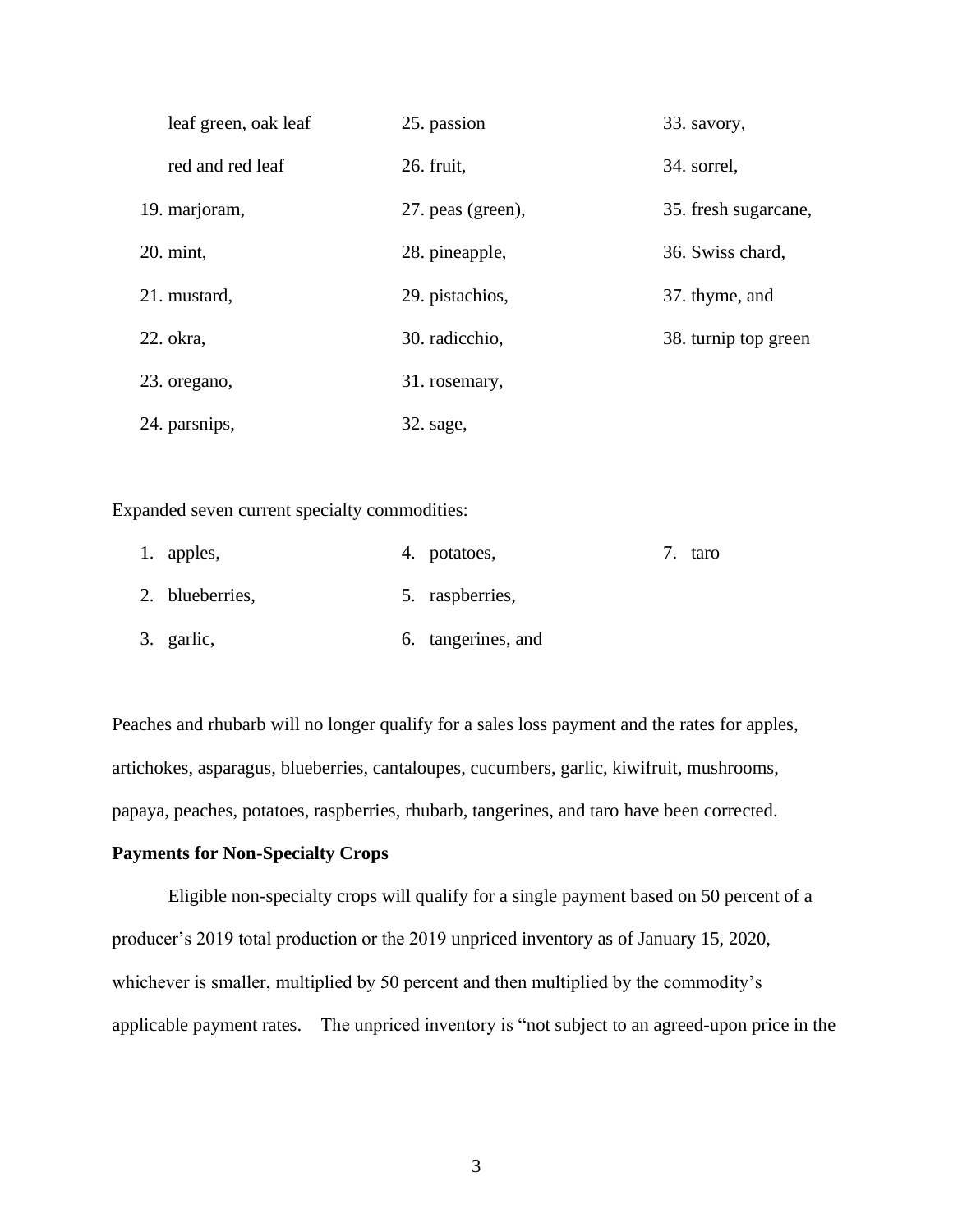future through a forward contract, agreement, or similar binding document." The payment rates are:

| <b>Commodity</b>      | <b>CARES Act Payment Rate</b> | <b>CCC Payment Rate</b> |
|-----------------------|-------------------------------|-------------------------|
| Malting barley        | \$0.34/bu                     | $$0.37$ /bu             |
| Canola                | \$0.01/lb                     | \$0.01/lb               |
| Corn                  | \$0.32/bu                     | \$0.35/bu               |
| Millet                | \$0.31/bu                     | \$0.34/bu               |
| Oats                  | \$0.15/bu                     | $$0.17$ /bu             |
| Sorghum               | \$0.30/bu                     | $$0.32$ /bu             |
| Soybean               | \$0.45/bu                     | \$0.50/bu               |
| <b>Upland</b> cotton  | \$0.09/lb                     | \$0.10/lb               |
| <b>Sunflowers</b>     | \$0.02/lb                     | \$0.02/lb               |
| Durum wheat           | \$0.19/bu                     | \$0.20/lb               |
| Soft red spring wheat | \$0.18/bu                     | \$0.20/lb               |

Producers will need to provide documentation to FSA of 2019 total production of the eligible commodity and total 2019 production not sold as of January 15, 2020.

For example, a farm with corn and soybeans in 2019 had total corn production 161,000 bu and total soybean production of 22,000 bu. On January 15, 2020, the farm had unsold corn stocks of 77,280 bu and unsold soybean stocks of 7,062 bu. This farm's CFAP payment would be:

For corn: 77,280 bu  $*$  50% = 38,640 bu. (\$0.32  $*$  38,640 bu) + (\$0.35  $*$  38,640  $bu) = $ 25,888.80$ For soybeans: 7,062 bu  $*$  50% = 3,531 bu. (\$0.45  $*$  3,531 bu) + (\$0.50  $*$  3,531 bu) =  $$3,354.45$ .

4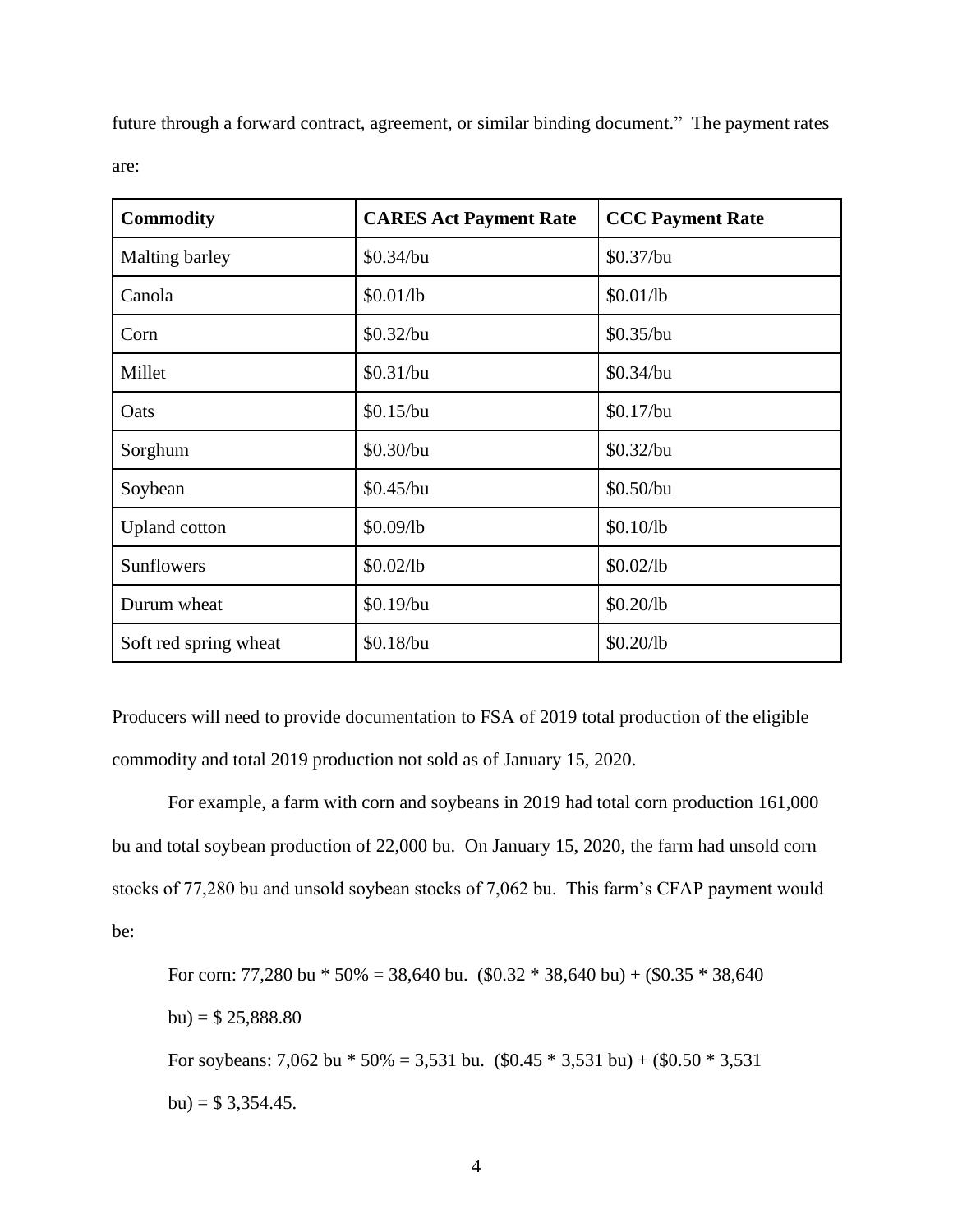Total non-specialty crop payment for the farm would be \$ 29,243.25, but USDA is only making 80 percent of that available at this time, so a farm would expect a payment of \$ 23,394.60.

#### **Payments for Livestock**

USDA will also assist livestock producers with an ownership interest in eligible livestock. Eligible livestock, which suffered a five-percent-or-greater price decline as a result of the COVID-19 pandemic and faces additional significant costs in marketing their inventories due to unexpected surplus and disrupted markets, include:

● Hogs

- $\circ$  Pigs (< 120 lbs.)
- $\circ$  Hogs ( $> 120$  lbs.)
- Cattle
	- Feeder cattle (<600 lbs.)
	- $\circ$  Feeder cattle ( $> 600$  lbs.)
	- Slaughter cattle: Fed cattle
	- Slaughter cattle: Mature cattle
	- All other cattle (not including livestock used, or intended for, dairy production).
- Sheep
	- Lambs and yearlings (less than 2 years of age)

A single payment for eligible livestock will be calculated using the sum of the livestock producer's number of livestock sold between January 15 and April 15, 2020, multiplied by the payment rates per head, and the highest inventory number of livestock between April 16 and May 14, 2020, multiplied by the payment rate per head.

The payment rates for eligible livestock are: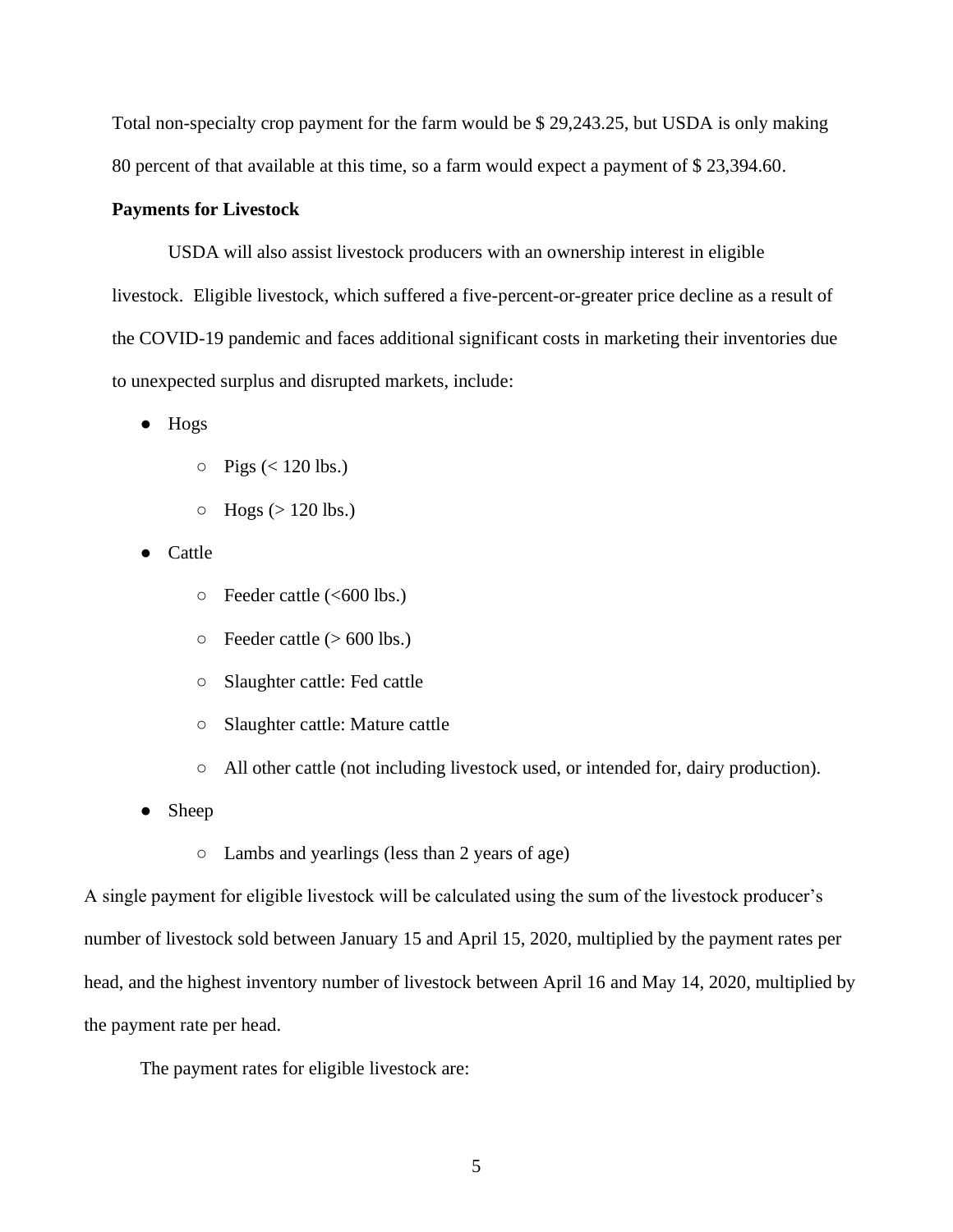| <b>Livestock</b>                     | <b>Eligible Livestock</b>                 | <b>CARES Act Part</b><br><b>1 Payment Rate</b> | <b>CCC Part 2</b><br><b>Payment Rate</b> |
|--------------------------------------|-------------------------------------------|------------------------------------------------|------------------------------------------|
| <b>Cattle</b>                        | Feeder cattle: Less<br>than 600 Pounds    | \$102.00/hd                                    | \$33.00/hd                               |
|                                      | Feeder cattle: 600<br>Pounds or More      | \$139.00/hd                                    | \$33.00/hd                               |
|                                      | Slaughter cattle:<br>Fed cattle           | \$214.00/hd                                    | \$33.00/hd                               |
|                                      | <b>Slaughter Cattle:</b><br>Mature cattle | \$92.00/hd                                     | \$33.00/hd                               |
|                                      | All other cattle                          | \$102.00/hd                                    | \$33.00/hd                               |
| <b>Hogs and Pigs</b>                 | Pigs: Less than 120<br>pounds             | \$28.00/hd                                     | \$17.00/hd                               |
|                                      | Hogs: 120 pounds<br>or more               | \$18.00/hd                                     | \$17.00/hd                               |
| <b>Lambs</b> and<br><b>Yearlings</b> | All sheep less than<br>2 years old        | \$33.00/hd                                     | \$7.00/hd                                |

A Maryland livestock operation could expect a payment as follows. The operation had 19 slaughter-mature cows on inventory from January 15 to May 14, 2020. The operation also sold 36 feeder cattle between January 15 and April 15 at over 600 lbs and had another 21 on inventory between April 16 to May 14, 2020. The payment would be:

• Slaughter mature cow payment = 19 hd  $*$ \$ 33/hd = \$ 627.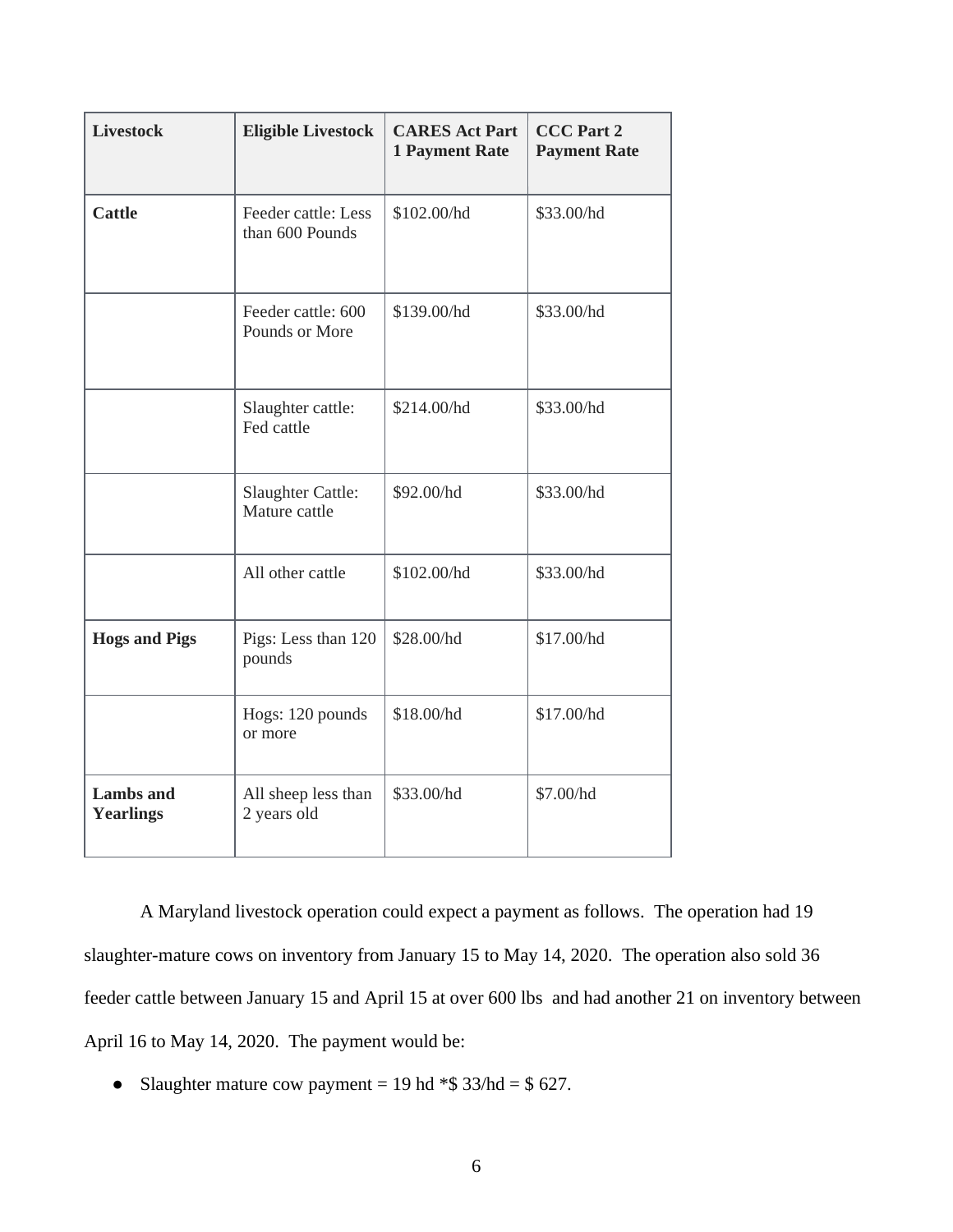- Feeder cattle payment over lbs sold =  $36$  hd  $*$  \$139/hd = \$5,004.
- Feeder cattle on inventory payment  $= 21$  hd  $*$  \$ 33/hd  $=$  \$ 693.

The total CFAP payment for livestock for this farm would be \$6,324. At this time, the farm could only expect 80 percent of the total payment, which amounts to \$ 5,059.20.

#### **Payment for Dairy**

All dairy operations with milk production in January, February, and/or March 2020 are eligible for CFAP payments. Any dumped milk production during the months of January, February, and March 2020 are eligible for assistance. A single payment will be made based on a dairy producer's certification of milk production for the first quarter of the calendar year 2020, multiplied by \$4.71 per hundredweight. The second part of the payment is based on a national adjustment of 1.014 to each producer's production in the first quarter, multiplied by \$1.47 per hundredweight.

A Maryland dairy with 2020 first-quarter production of 619,000 lbs would receive a dairy payment equal to:

- First payment =  $$.0471 * 619,000$  lbs =  $$29,154.90$
- Second payment =  $$.0147 * (619,000 \text{ lbs} * 1.014) = $9,226.69$

The total single payment would be 80% of \$38,381.59, or \$30,705.27. Dairy producers should remember that any culled cows sold during the January 15 to April 15 would qualify for a slaughtermature cattle payment. Dairy producers would also qualify for a corn payment on any silage in storage and unsold on January 15, 2020.

#### **Wool**

Wool operations will receive a single payment based on the lesser of 50 percent of the 2019 production or the 2019 inventory held on January 15, 2020, whichever is smaller. To receive a payment the wool operation will need to prove: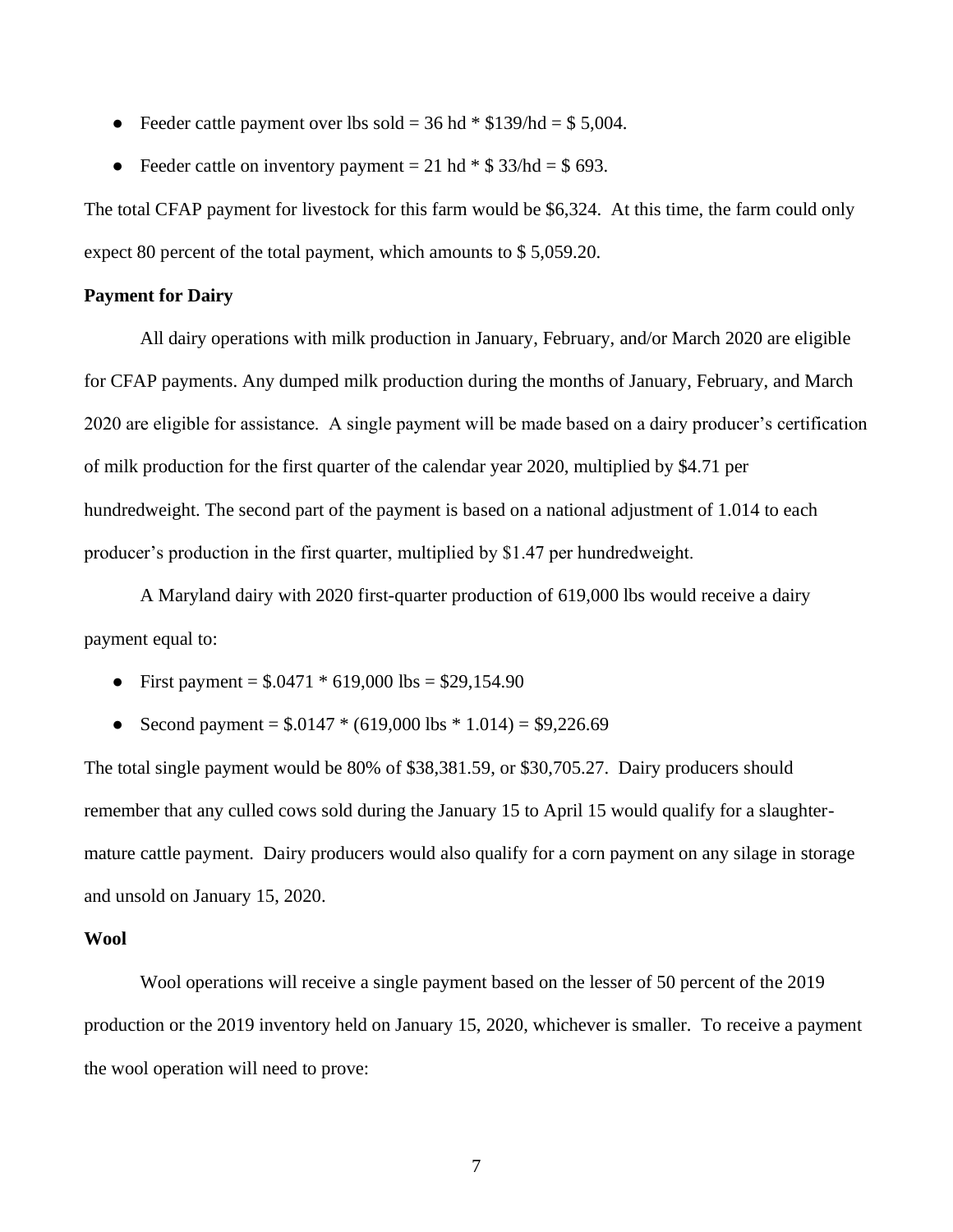- 1. Total 2019 production for the commodity that suffered a five percent-or-greater price decline, and
- 2. Total 2019 production that was not sold as of January 15, 2020.

The payment will be based on the smaller of the 50 percent of the 2019 production or the 2019 inventory held on January 15, 2020 and multiplied by the CARES Act Payment rate by the eligible pounds, plus the CCC Payment Rate multiplied by the eligible pounds, and multiplied by 80 percent. The payment rates are:

| <b>Commodity</b>                      |       | Unit of Measure CARES Act Payment Rate CCC Payment Rate |        |
|---------------------------------------|-------|---------------------------------------------------------|--------|
| Wool (graded, clean basis)            | pound | \$0.71                                                  | \$0.78 |
| Wool (non-graded, greasy basis) pound |       | \$0.36                                                  | \$0.39 |

## **Specialty Crop Payment**

Producers of specialty crops are eligible for CFAP payments in the following three categories:

*Category 1*: Had crops that suffered a five percent-or-greater price decline between

January 15, 2020, to April 15, 2020, as a result of the COVID-19 pandemic,

*Category 2*: Had produce shipped between January 15, 2020, to April 15, 2020, but

subsequently spoiled due to loss of marketing channel, and

*Category 3*: Had shipments that did not leave the farm between January 15, 2020, and

April 15, 2020, or mature crops that remained unharvested.

See eligible specialty crops and which category they are eligible for in Appendix 1. The payment rates for each eligible specialty crop by category are available in Appendix 2.

To calculate the CFAP payment for eligible specialty crops, the grower would determine the category the loss falls under (Category 1, 2, or 3), determine if the commodity is eligible in that category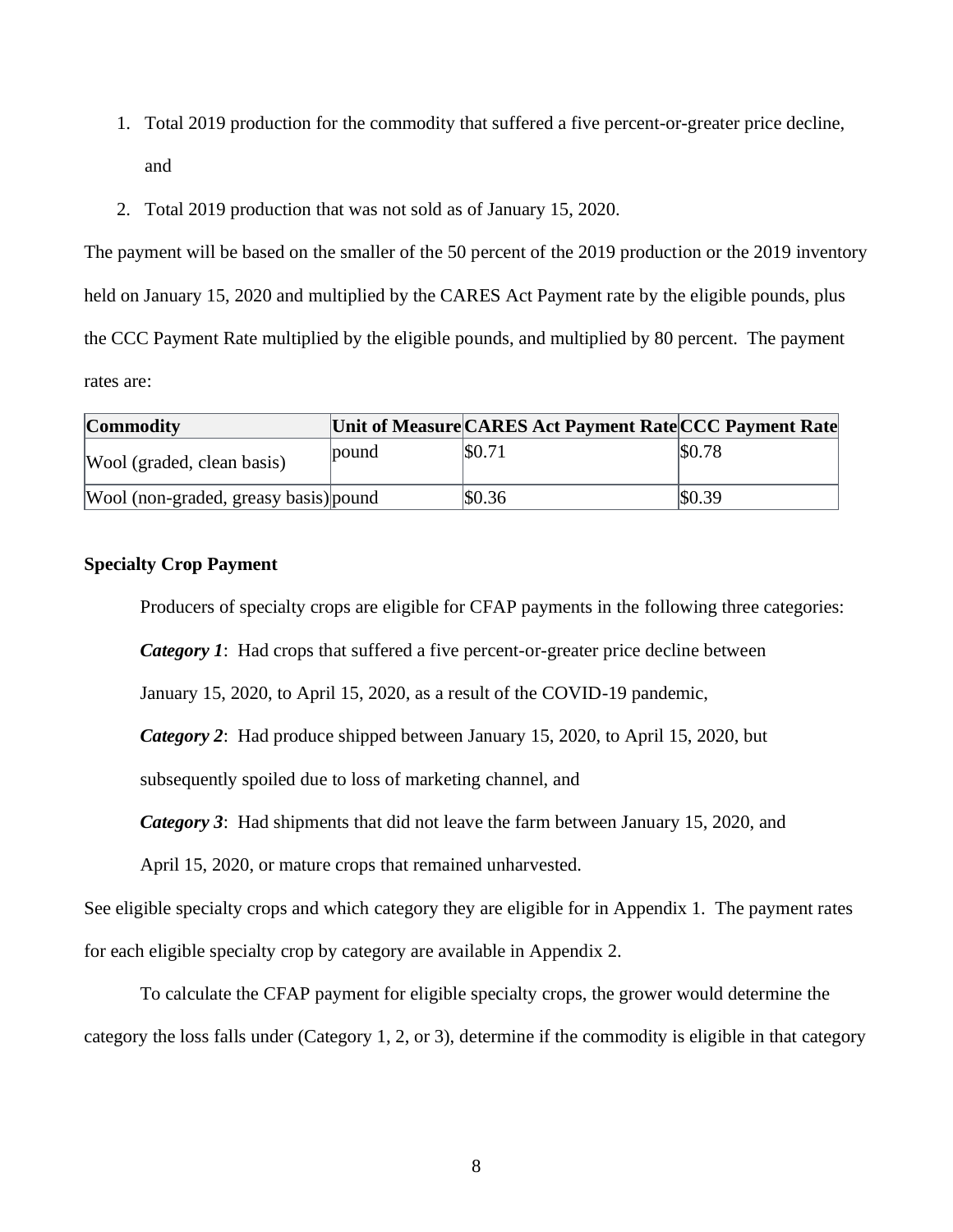of loss, and then multiply the pounds of the eligible specialty crop by the appropriately marked category price per pound. An eligible grower would receive 80 percent of that calculated total payment.

#### **CFAP Eligibility**

To be eligible for CFAP payments, a person or legal entity must have an average adjusted gross income (AGI) less than \$900,000 for tax years 2016, 2017, and 2018. However, if 75 percent of a person or legal entity's AGI comes from farming, ranching, or forestry, the AGI limit of \$900,000 does not apply.

Persons and legal entities also must:

- 1. Comply with the conservation compliance provisions (Swampbuster and Sodbuster);
- 2. If a foreign person, provide land, capital, and a substantial amount of active personal labor to the farming operation; and
- 3. Not have a controlled substance violation.

#### **CFAP Payment Limitations**

The total amount of CFAP payments per person and legal entity is subject to the payment limitation of \$250,000. Unlike under other FSA programs, participating corporations, limited liability companies, and limited partnerships (business entities) are subject to special payment limitation rules.

These business entities may receive up to \$750,000 based upon the number of shareholders (not to exceed three) who contribute at least 400 hours of active personal management or personal active labor. For these business entities:

1. With one such shareholder, limited partner, or a member, the payment limit for the business entity is \$250,000;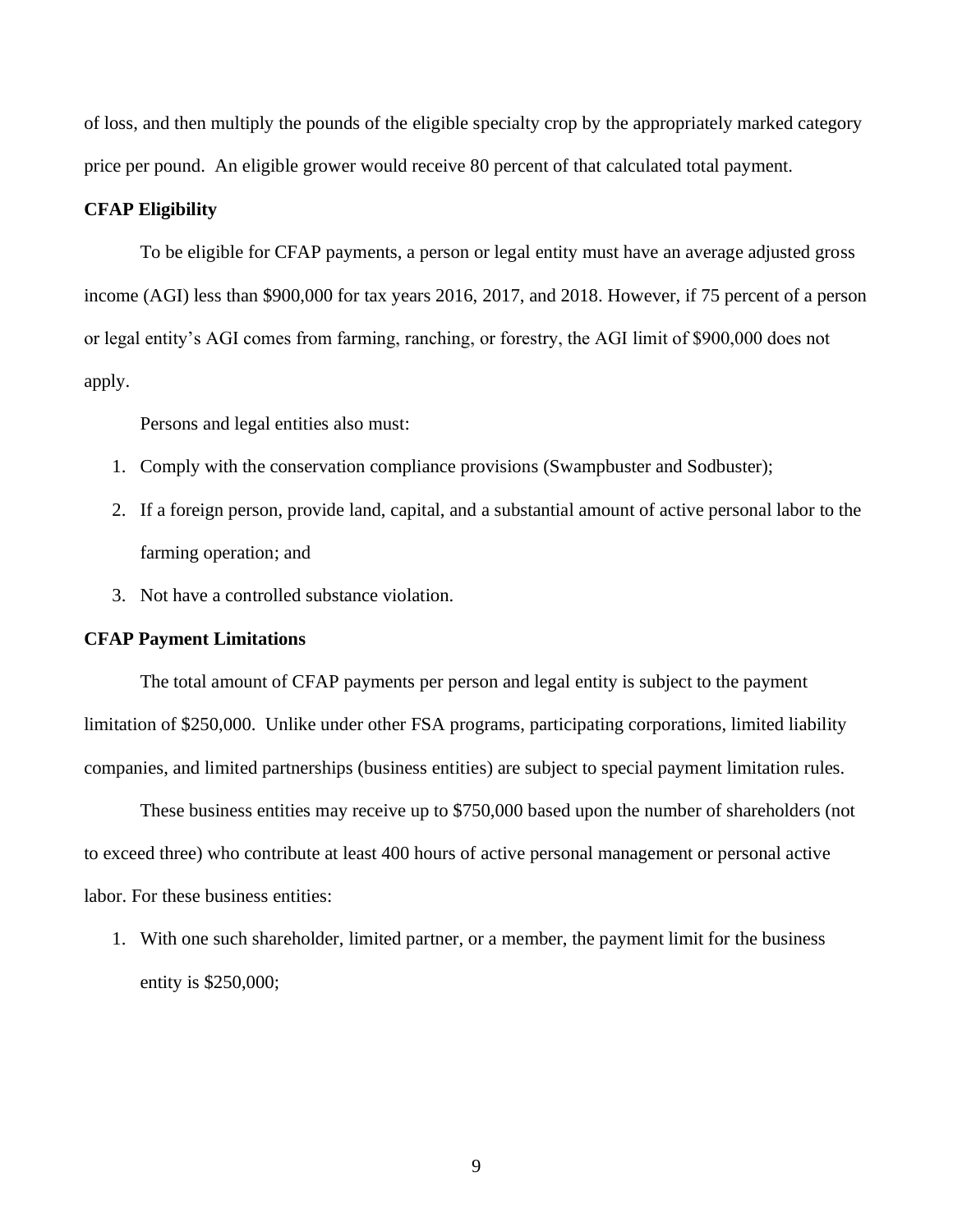- 2. With two such shareholders, limited partners, or members, the payment limit for the entity is \$500,000 if at least two members contribute substantial labor or management with respect to the operation of the business entity; and
- 3. With three such shareholders, limited partners, or members, the limit is \$750,000 if at least three members contribute substantial labor or management with respect to the operation of the business entity.

## **Signup**

Signup begins May 26, 2020, and runs through August 28, 2020. Sign up online or by making an appointment with your local FSA Office. You can get more details on the program by going to www.farmers.gov/cfap.

## **Appendix 1**

## **Eligible Specialty Crops Based on Category**

| <b>Crop</b>         |              | Category 1 Category 2 Category 3 |              |
|---------------------|--------------|----------------------------------|--------------|
| Alfalfa Sprouts     |              |                                  |              |
| <b>Almonds</b>      | $\checkmark$ |                                  |              |
| Apples              | $\checkmark$ |                                  | $\checkmark$ |
| Anise               |              |                                  | $\checkmark$ |
| Artichokes          | $\checkmark$ |                                  | $\checkmark$ |
| Arugula             |              |                                  |              |
| Asparagus           |              |                                  | $\checkmark$ |
| Avocados            |              |                                  |              |
| Basil               | $\checkmark$ |                                  | $\checkmark$ |
| Beans               |              |                                  |              |
| <b>Bean Sprouts</b> |              |                                  | $\checkmark$ |
| <b>Beets</b>        |              |                                  | $\checkmark$ |
| Blackberries        | $\checkmark$ |                                  | $\checkmark$ |
| Blueberries         |              |                                  |              |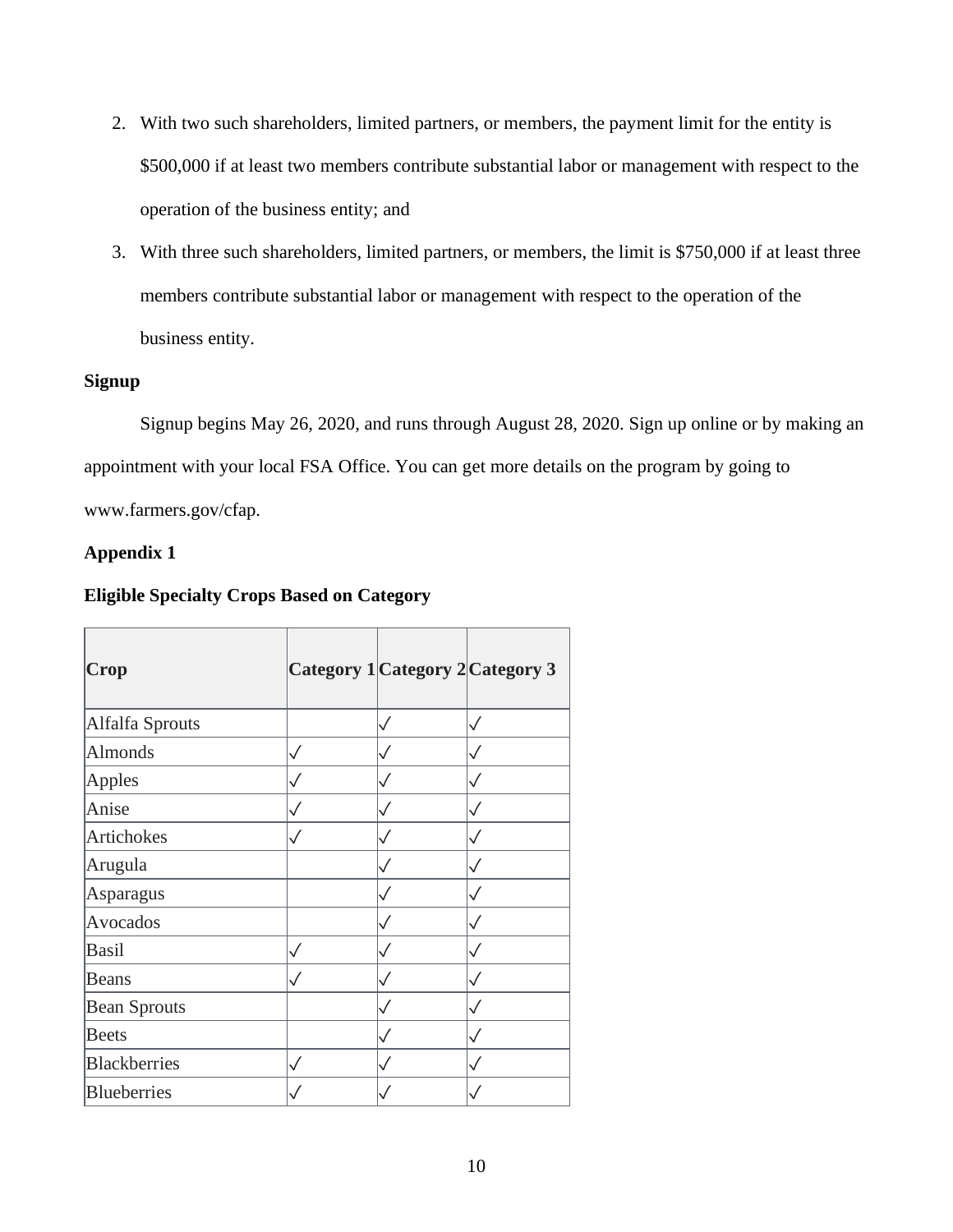| Crop                                    |              |              | Category 1 Category 2 Category 3 |
|-----------------------------------------|--------------|--------------|----------------------------------|
| <b>Broccoli</b>                         | $\checkmark$ | $\checkmark$ | $\checkmark$                     |
| <b>Brussels Sprouts</b>                 | $\checkmark$ |              | $\checkmark$                     |
| Cabbage                                 | $\checkmark$ | $\checkmark$ | $\checkmark$                     |
| Cantaloupe                              |              | $\checkmark$ | $\checkmark$                     |
| Carrots                                 | $\checkmark$ | $\checkmark$ | $\checkmark$                     |
| Cauliflower                             | $\checkmark$ | $\checkmark$ | $\checkmark$                     |
| Celeriac (Celery Root)                  |              | $\checkmark$ | $\checkmark$                     |
| Celery                                  |              |              | $\checkmark$                     |
| Chives                                  |              | $\checkmark$ | $\checkmark$                     |
| Cilantro                                | $\checkmark$ |              | $\checkmark$                     |
| Coconut                                 |              | $\checkmark$ | $\checkmark$                     |
| <b>Collard Greens</b>                   | $\checkmark$ |              | $\checkmark$                     |
| Corn, sweet                             | $\checkmark$ | $\checkmark$ | $\checkmark$                     |
| Cucumbers                               | $\checkmark$ | ✓            | $\checkmark$                     |
| <b>Dandelion Greens</b>                 | $\checkmark$ | $\checkmark$ | $\checkmark$                     |
| Eggplant                                | $\checkmark$ | $\checkmark$ | $\checkmark$                     |
| Garlic                                  | $\checkmark$ | $\checkmark$ | $\checkmark$                     |
| Grapefruit                              |              | $\checkmark$ | $\checkmark$                     |
| Greens (others not listed) $1/\sqrt{ }$ |              | $\checkmark$ | $\checkmark$                     |
| Guava                                   | $\checkmark$ | $\checkmark$ | $\checkmark$                     |
| <b>Kale Greens</b>                      |              | $\checkmark$ | $\checkmark$                     |
| Kiwifruit                               |              |              |                                  |
| Lemons                                  | $\checkmark$ |              | $\checkmark$                     |
| Lettuce, Boston                         | $\checkmark$ | $\checkmark$ | $\checkmark$                     |
| Lettuce, green leaf                     | $\checkmark$ | $\checkmark$ | $\checkmark$                     |
| Lettuce, iceberg                        | $\checkmark$ | $\checkmark$ | $\checkmark$                     |
| Lettuce, Lolla Rossa                    |              | $\checkmark$ | $\checkmark$                     |
| Lettuce, oak leaf - green               |              | $\checkmark$ | $\checkmark$                     |
| Lettuce, oak leaf - red                 |              | $\checkmark$ | $\checkmark$                     |
| Lettuce, red leaf                       | $\checkmark$ | $\checkmark$ | $\checkmark$                     |
| Lettuce, romaine                        | $\checkmark$ | $\checkmark$ | $\checkmark$                     |
| Marjoram                                |              |              | $\checkmark$                     |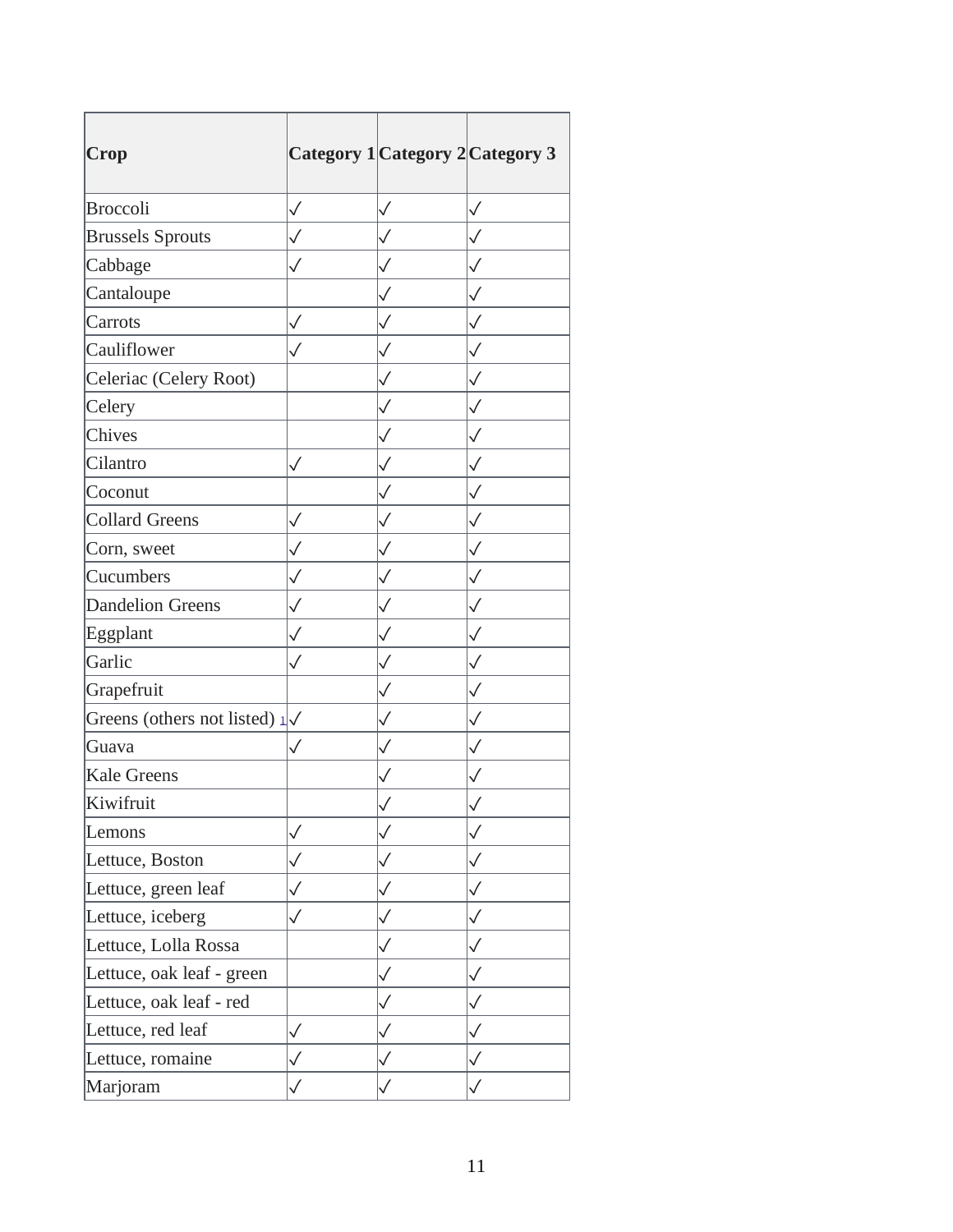| Crop                      |              |              | Category 1 Category 2 Category 3 |
|---------------------------|--------------|--------------|----------------------------------|
| Mint                      |              | $\checkmark$ | $\checkmark$                     |
| <b>Mushrooms</b>          |              | $\checkmark$ | $\checkmark$                     |
| Mustard                   |              | $\checkmark$ | $\checkmark$                     |
| Okra                      | $\checkmark$ | ✓            | ✓                                |
| Onions, dry               | $\checkmark$ | $\checkmark$ | $\checkmark$                     |
| Onions, green             |              | $\checkmark$ | $\checkmark$                     |
| Oranges                   |              | $\checkmark$ | $\checkmark$                     |
| Oregano                   |              |              | $\checkmark$                     |
| Papaya                    |              | $\checkmark$ | $\checkmark$                     |
| Parsnips                  | $\checkmark$ |              | $\checkmark$                     |
| Passion Fruit             | $\checkmark$ | $\checkmark$ | $\checkmark$                     |
| Peaches                   |              |              | $\checkmark$                     |
| Pears                     | $\checkmark$ | $\checkmark$ | $\checkmark$                     |
| Peas, Green               | $\checkmark$ | $\checkmark$ | $\checkmark$                     |
| Pecans                    | $\checkmark$ | $\checkmark$ | $\checkmark$                     |
| Peppers, bell type        | $\checkmark$ | $\checkmark$ | $\checkmark$                     |
| Peppers, other            | $\checkmark$ | $\checkmark$ | $\checkmark$                     |
| Pineapples <sub>1</sub>   |              | $\checkmark$ | $\checkmark$                     |
| Pistachios 1              |              | $\checkmark$ | $\checkmark$                     |
| Potatoes, fresh - other   | $\checkmark$ | $\checkmark$ | $\checkmark$                     |
| Potatoes, fresh - Russets | $\checkmark$ | $\checkmark$ | $\checkmark$                     |
| Potatoes, processing      |              |              | $\checkmark$                     |
| Potatoes, seeds           | $\checkmark$ |              | $\checkmark$                     |
| Radicchio                 |              | $\checkmark$ | $\checkmark$                     |
| Raspberries               | $\checkmark$ | $\checkmark$ | $\checkmark$                     |
| Rhubarb                   |              | $\checkmark$ | $\checkmark$                     |
| Rosemary                  |              | $\checkmark$ | $\checkmark$                     |
| Sage                      | $\checkmark$ | $\checkmark$ | $\checkmark$                     |
| Savory                    |              | $\checkmark$ | $\checkmark$                     |
| Spinach                   | $\checkmark$ |              | $\checkmark$                     |
| Squash                    | $\checkmark$ |              | $\checkmark$                     |
| Sorrel                    |              |              | $\checkmark$                     |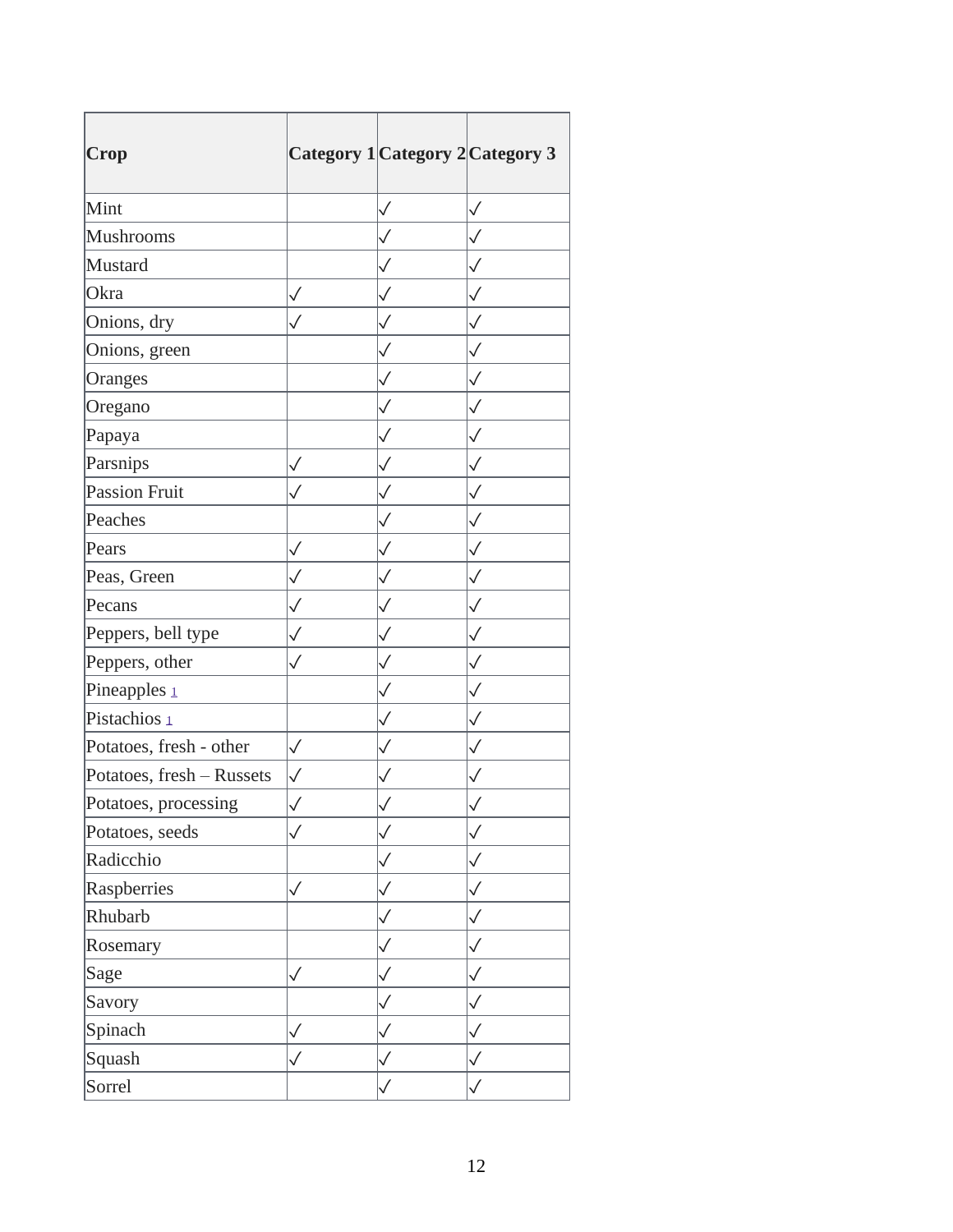| Crop                      | Category 1 Category 2 Category 3 |  |
|---------------------------|----------------------------------|--|
| <b>Strawberries</b>       |                                  |  |
| Sugarcane, table          |                                  |  |
| Sweet potatoes            |                                  |  |
| <b>Swiss Chard</b>        |                                  |  |
| Tangerines                |                                  |  |
| Taro                      |                                  |  |
| Thyme                     |                                  |  |
| Tomatoes                  |                                  |  |
| <b>Turnip Tops Greens</b> |                                  |  |
| <b>Walnuts</b>            |                                  |  |
| Watermelons               |                                  |  |

# **Appendix 2**

## **Eligible Specialty Crops Based Payment Rate Based on Categories**

| <b>Commodity</b> | <b>Category 1 Payment</b><br><b>Rate for Sales Losses</b><br>$$$ /lb) | <b>Category 2 Payment</b><br><b>Rate for Sales Losses</b><br>$$$ /lb) | <b>Category 3 CCC</b><br><b>Payment Rate</b><br>(\$/Arcre) |
|------------------|-----------------------------------------------------------------------|-----------------------------------------------------------------------|------------------------------------------------------------|
| Alfalfa Sprouts  | $\overbrace{\qquad \qquad }$                                          | \$8.14                                                                | \$5,465.63                                                 |
| <b>Almonds</b>   | \$0.26                                                                | \$0.57                                                                | \$237.60                                                   |
| Anise            | \$0.88                                                                | \$0.81                                                                | \$96.00                                                    |
| Apples           | \$0.05                                                                | \$0.22                                                                | \$1,500.00                                                 |
| Artichokes       | \$0.88                                                                | \$0.69                                                                | \$1,690.00                                                 |
| Arugula          |                                                                       | \$4.64                                                                | \$9,100.00                                                 |
| Asparagus        |                                                                       | \$0.25                                                                | \$182.00                                                   |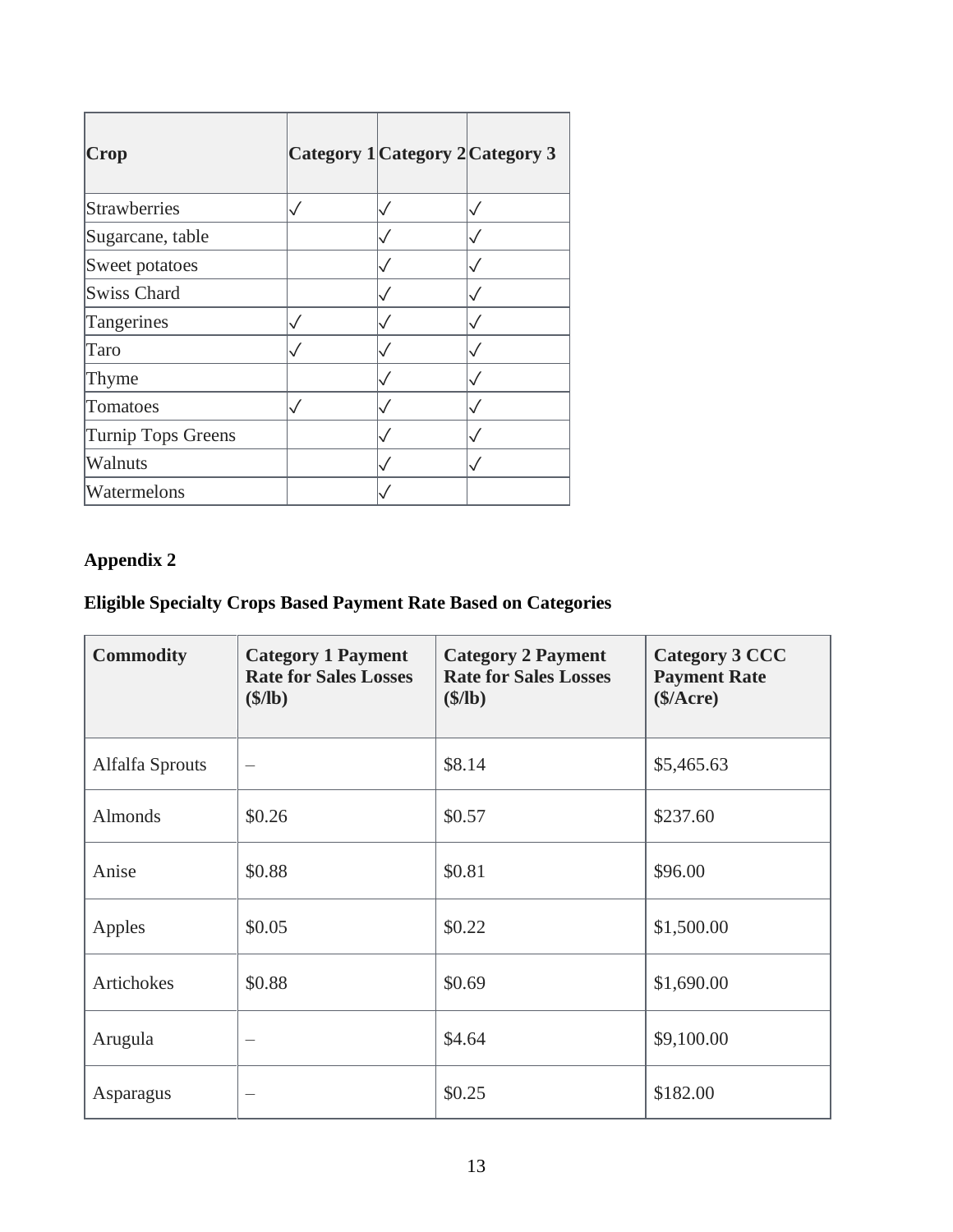| Avocados                  | $\qquad \qquad -$        | \$0.14 | \$153.60   |
|---------------------------|--------------------------|--------|------------|
| <b>Basil</b>              | \$0.30                   | \$1.65 | \$1,920.00 |
| <b>Beans</b>              | \$0.17                   | \$0.16 | \$233.79   |
| <b>Bean Sprouts</b>       |                          | \$0.26 | \$60.00    |
| <b>Beets</b>              | $\overline{\phantom{m}}$ | \$0.30 | \$2,160.00 |
| <b>Blackberries</b>       | \$1.72                   | \$2.11 | \$2,615.80 |
| <b>Blueberries</b>        | \$0.20                   | \$0.93 | \$1,193.40 |
| <b>Broccoli</b>           | \$0.62                   | \$0.49 | \$1,563.00 |
| <b>Brussels Sprouts</b>   | \$0.26                   | \$0.34 | \$1,260.00 |
| Cabbage                   | \$0.04                   | \$0.07 | \$367.30   |
| Cantaloupe                | $\equiv$                 | \$0.14 | \$718.20   |
| Carrots                   | $$0.02*$                 | \$0.11 | \$1,251.40 |
| Cauliflower               | \$0.11                   | \$0.31 | \$1,327.20 |
| Celeriac (Celery<br>Root) |                          | \$0.52 | \$2,000.00 |
| Celery                    |                          | \$0.07 | \$560.00   |
| Chives                    |                          | \$1.32 | \$4,680.00 |
| Cilantro                  | \$0.19                   | \$0.23 | \$860.00   |
| Coconuts                  | $\qquad \qquad -$        | \$0.25 | \$450.00   |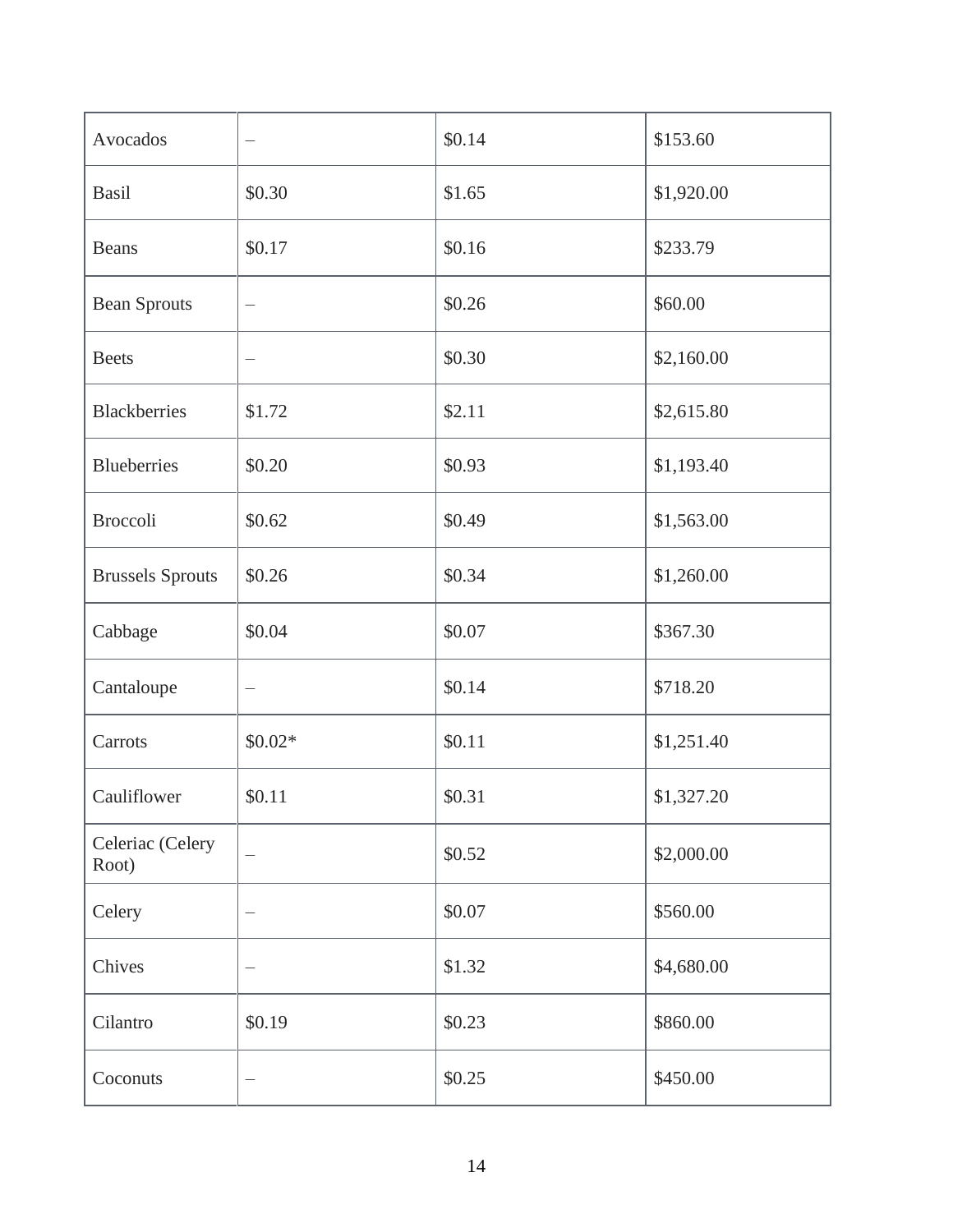| <b>Collard Greens</b>         | \$0.04 | \$0.21 | \$560.00   |
|-------------------------------|--------|--------|------------|
| Corn, sweet                   | \$0.09 | \$0.13 | \$483.60   |
| Cucumbers                     | \$0.18 | \$0.17 | \$444.90   |
| <b>Dandelion Greens</b>       | \$0.06 | \$0.26 | \$700.00   |
| Eggplant                      | \$0.07 | \$0.15 | \$412.71   |
| Garlic                        | \$0.17 | \$1.10 | \$3,410.00 |
| Grapefruit                    |        | \$0.11 | \$496.76   |
| Greens (others<br>not listed) | \$0.08 | \$0.16 | \$420.00   |
| Guava                         | \$1.52 | \$1.73 | \$6,800.00 |
| <b>Kale Greens</b>            |        | \$0.22 | \$748.00   |
| Kiwifruit                     |        | \$0.44 | \$2,106.00 |
| Lemons                        | \$0.08 | \$0.21 | \$1,424.00 |
| Lettuce, Boston               | \$0.09 | \$0.34 | \$1,523.20 |
| Lettuce, green<br>leaf        | \$0.44 | \$0.60 | \$2,611.20 |
| Lettuce, iceberg              | \$0.20 | \$0.15 | \$1,128.00 |
| Lettuce, Lolla<br>Rosa        |        | \$1.69 | \$7,180.80 |
| Lettuce, oak leaf -<br>green  |        | \$1.69 | \$7,180.80 |